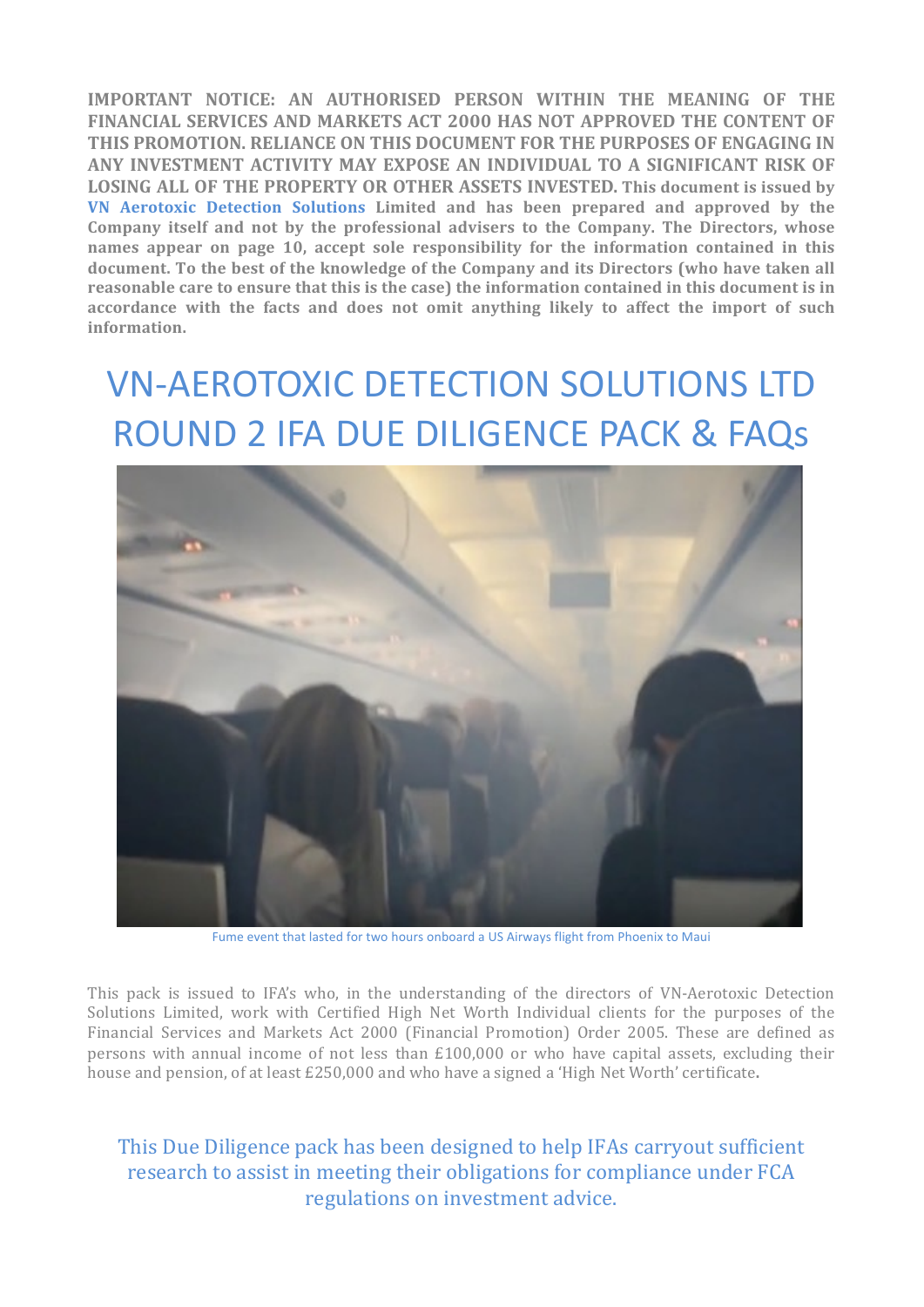# **Important Regulatory Notice**

This document refers to an investment promotion intended for a limited number of sophisticated investors only. VN-Aerotoxic Detection Solutions Limited ("the Company"), which has issued this document, is not authorised or regulated by the FCA. It comprises a précis advisory document referring to an information memorandum, which has been prepared in connection with a proposed placing of shares in the Company. No shares in the Company are being offered to the public for the purposes of the Prospectus Regulations 2005 and no application has been or will be made for the admission of any of the Company's shares to the official list of the UK Listing Authority, to trading on the AIM or to trading on any other recognised investment exchange.

This document (including its contents) is confidential and is being supplied solely for the information of the person to whom it has been sent and may not be used, disclosed, copied, reproduced, further distributed to any other person or published, in whole or in part, for any purpose. This document refers to a financial promotion for the purposes of section 21 of FSMA 2000, however, that promotion is exempt from the general restriction in section 21 of the FSMA on the communication of invitations or inducements to engage in investment activity on the grounds that it is made in the United Kingdom only to persons whom the Directors of the Company believe are of a kind described in Articles 19(5) (Investment professionals), 48(2) (Certified high net worth individuals), 50(1) (Sophisticated investors), 50A(1) (Selfcertified sophisticated investors) and 51 (Associations of High Net Worth or Sophisticated Investors) of The Financial Services and Markets Act 2000 (Financial Promotion) Order 2005 (as amended). The opportunity is not to be marketed, distributed or passed on, directly or indirectly, to any other class of persons. Any investment to which this document relates is available only to such persons and other classes of person should not rely on this document.

A "Certified high net worth individual" is one who has signed, within the period of twelve months ending on the date of this document, a statement that he or she is of high net worth and understands that he or she may receive financial promotions which have not been approved for the purposes of section 21 of the FSMA. For these purposes, "high net worth" means having either (i) an annual income of at least £100,000 or (ii) net assets (excluding the value of his or her primary residence and any insurance or pension rights) of at least £250,000.

A "Sophisticated investor" is one who has a current certificate signed by an authorised person to the effect that he or she is sufficiently knowledgeable to understand the risks associated with the type of investment described by the Information Memorandum and who has signed, within the period of twelve months ending on the date of this document, a statement that he or she is qualified as a Sophisticated Investor in relation to such investments and accepts that he or she may receive financial promotions which have not been approved for the purposes of section 21 of the FSMA.

A "Self-certified sophisticated investor" is one who has signed, within the period of twelve months ending on the date of this document, a statement that he or she understands that he or she may receive financial promotions which have not been approved for the purposes of section 21 of the FSMA and that he or she (i) is a member of a network or syndicate of business angels and has been so for at least the six months preceding the date that such statement is made; or (ii) has made more than one investment in an unlisted company in the two years preceding such date; or (iii) is working, or has worked in the two years preceding such date, in a professional capacity in the private equity sector, or in the provision of finance for small and medium enterprises; or (iv) is currently, or has been in the two years preceding such date, a director of a company with an annual turnover of at least £1 million.

The attention of IFA's is drawn to contents of page 4 of this document entitled "Summary of Risks".

Law may restrict the distribution of this document in certain jurisdictions and therefore persons into whose possession this document comes should inform themselves about and observe any such restrictions. Any such distribution could result in a violation of the law of such jurisdictions.

The Company or any other person shall construe nothing in this document as the giving of investment advice. The Revenue Projections, shown are purely illustrative and constitute a forecast of the possible market opportunity only.

IFA's are encouraged to conduct their own due diligence into the terms of this offer and the investment opportunity.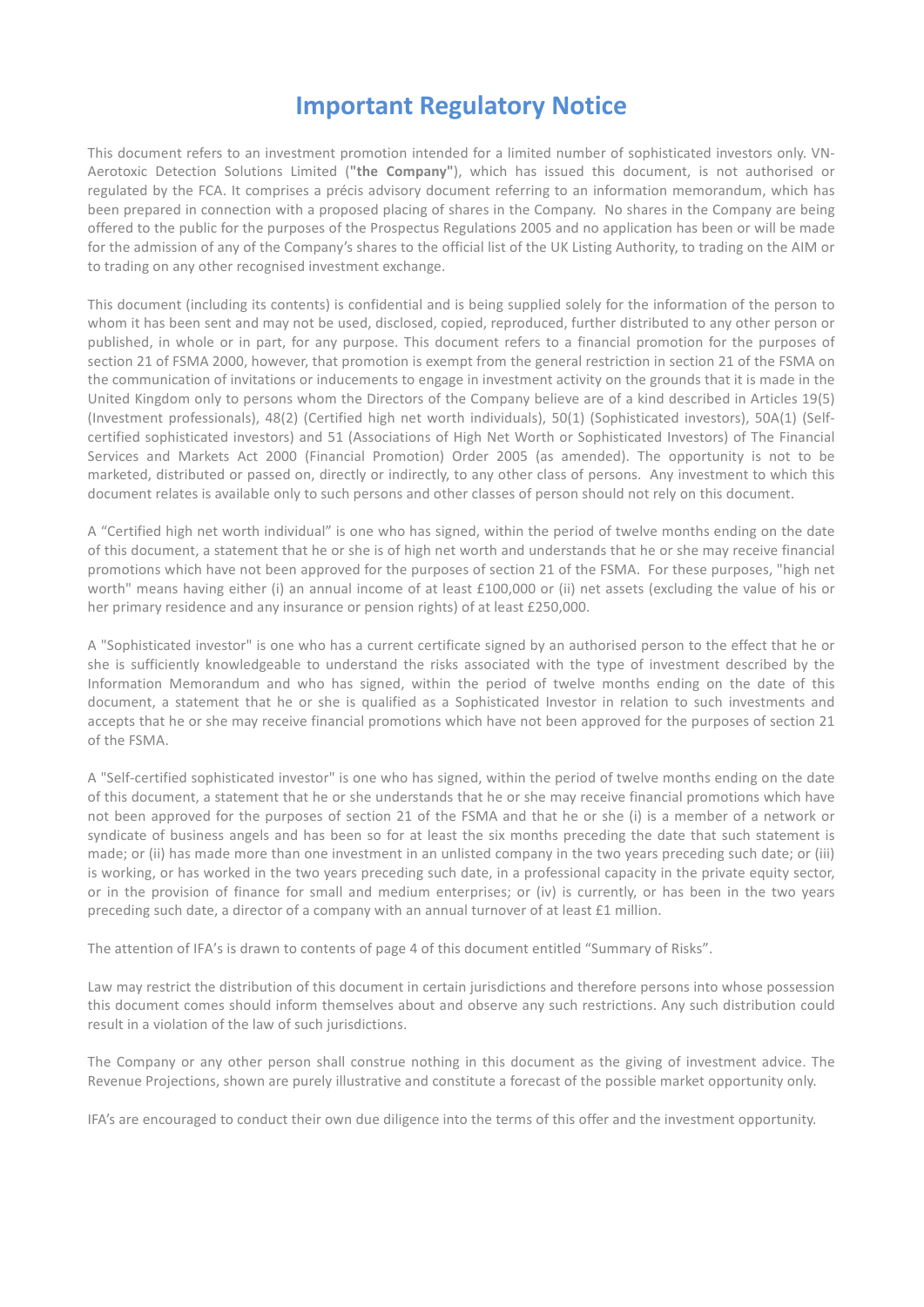# **Index**

| <b>Project Summary</b>                                |    |
|-------------------------------------------------------|----|
| Stage 1 & 2 Development Programme                     |    |
| <b>Summary of Success Factors</b>                     | ₹  |
| <b>Summary of Risks</b>                               | 4  |
| How Tax Relief Mitigates the Financial Risks          | 5  |
| <b>Exit Strategy &amp; Potential Investor Returns</b> | 8  |
| <b>Management Track Record</b>                        | 10 |
| <b>Related Renewable Project Success</b>              | 13 |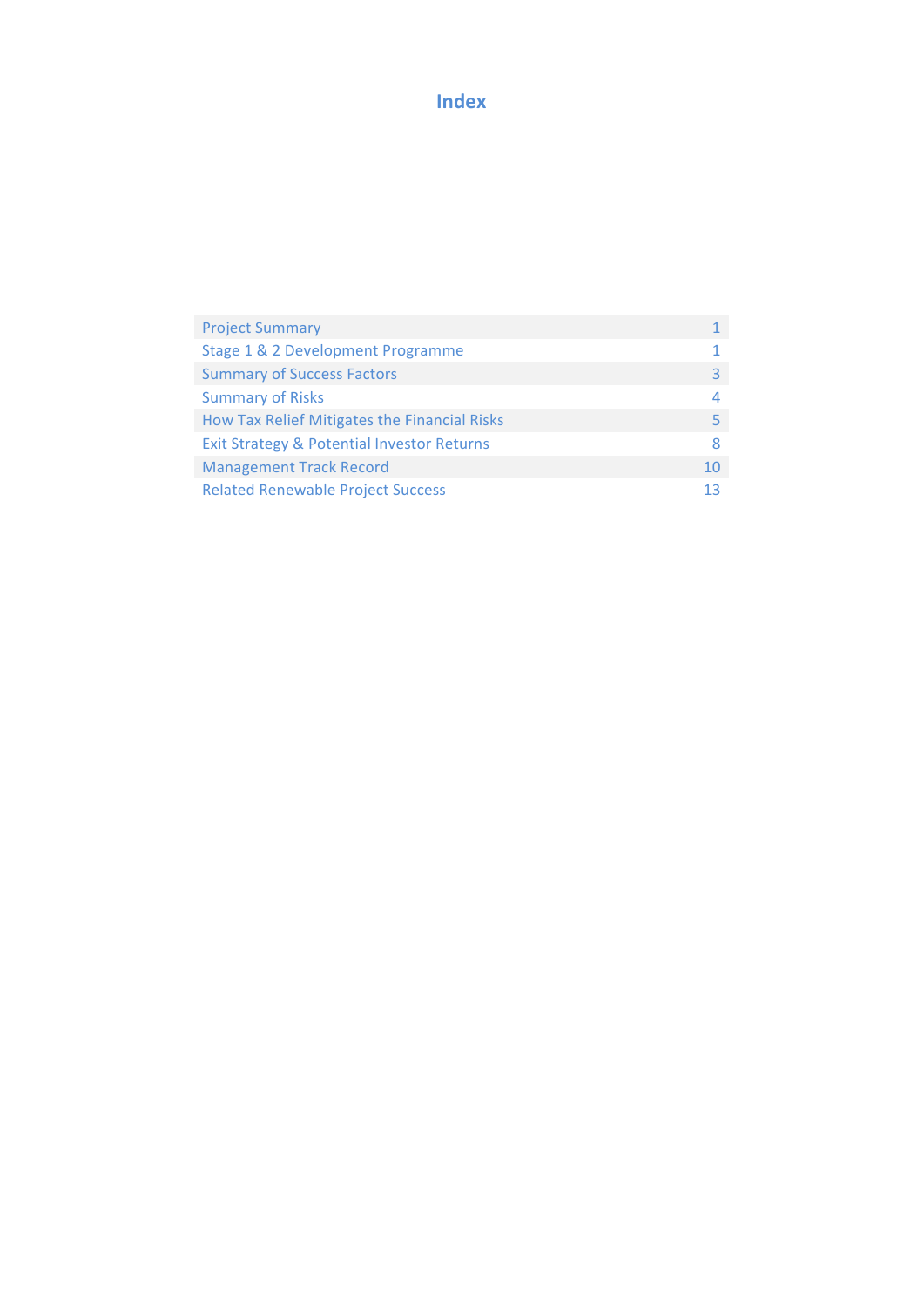# **Project Summary**

The cabin air of all commercial aircraft, except the very recently introduced Boeing 787 is bled off the jet engines and is, therefore susceptible to contamination from engine oil, some ingredients of which are *known neurotoxins* (TCP's). Although the aircraft certification standards promulgated by EASA, FAA etc. stipulate that 'crew and passenger compartment air must be free from harmful or hazardous *concentrations* of gases or vapours' there is no instrumental monitoring of aircraft cabin air. Due to the growing awareness of the grave health consequences of chronic exposure (e.g., the September 2013 *judgment in Felderhof v KLM), let alone acute exposure, it is expected that airlines and ultimately regulators* will demand onboard sensors capable of continuously monitoring air quality. No such sensor is currently *commercially available.*

# **Stage 1 Development Programme - Completed**

Stage 1: (Round 1 New Founder Shareholder ("NFSH") offer £150,000 via the issue of 150 shares @ £1000 per share) delivered a working prototype with the requisite sensitivity demonstrated in a mock-up of the aircraft cabin environment.

The Stage 1 also successfully delivered the following:

1A. Research to find suitable end-coatings for the target analytes

1B. Creation of software to handle the raw data and produce a final output useful for aircrew

1C. Outline integration of the optical and electronic systems into a mock-up of a 'Handheld' unit.

1D. Independent evaluation and peer review by Emeritus Professor Derek Frey FRS FREng of Cambridge University.

# Advanced Assurance from HMRC for inclusion in the Seed Enterprise Investment **Scheme was been granted and EIS Advanced Assurance has been requested.**

A globally exclusive IP Development Licence in relation to the use of 'Monofibre Optical Metering Technology (MOMT) to detect and measure organophosphate (or other relevant particles), in particular Tricresyl Phosphates, or 'TCP' onboard commercial aircraft'. The licence deriving from International Patent No's GB2.428.290 & US7.876.447 has been negotiated with the beneficial owner Viridis Navitas JR-IP Ltd (VN-JR-IP) to complete a technology application development programme. This will be conducted in conjunction with industry aviation partners and third party OEM technical suppliers led by Professor Jeremy J.Ramsden. All additional IP created by this development will be owned jointly by VN-ADS Ltd and VN-JR-IP for their mutual benefit, on a royalty free basis. The programme will be developed in two stages each with a clear 'Go' – 'No Go' break point, of which Stage 1 has been successfully delivered. UK Trade and Industry ("UKTI") recognise that the project is *being led by a Professional Management Team* who specialise in working with *Technologies of Exceptional Global Potential*.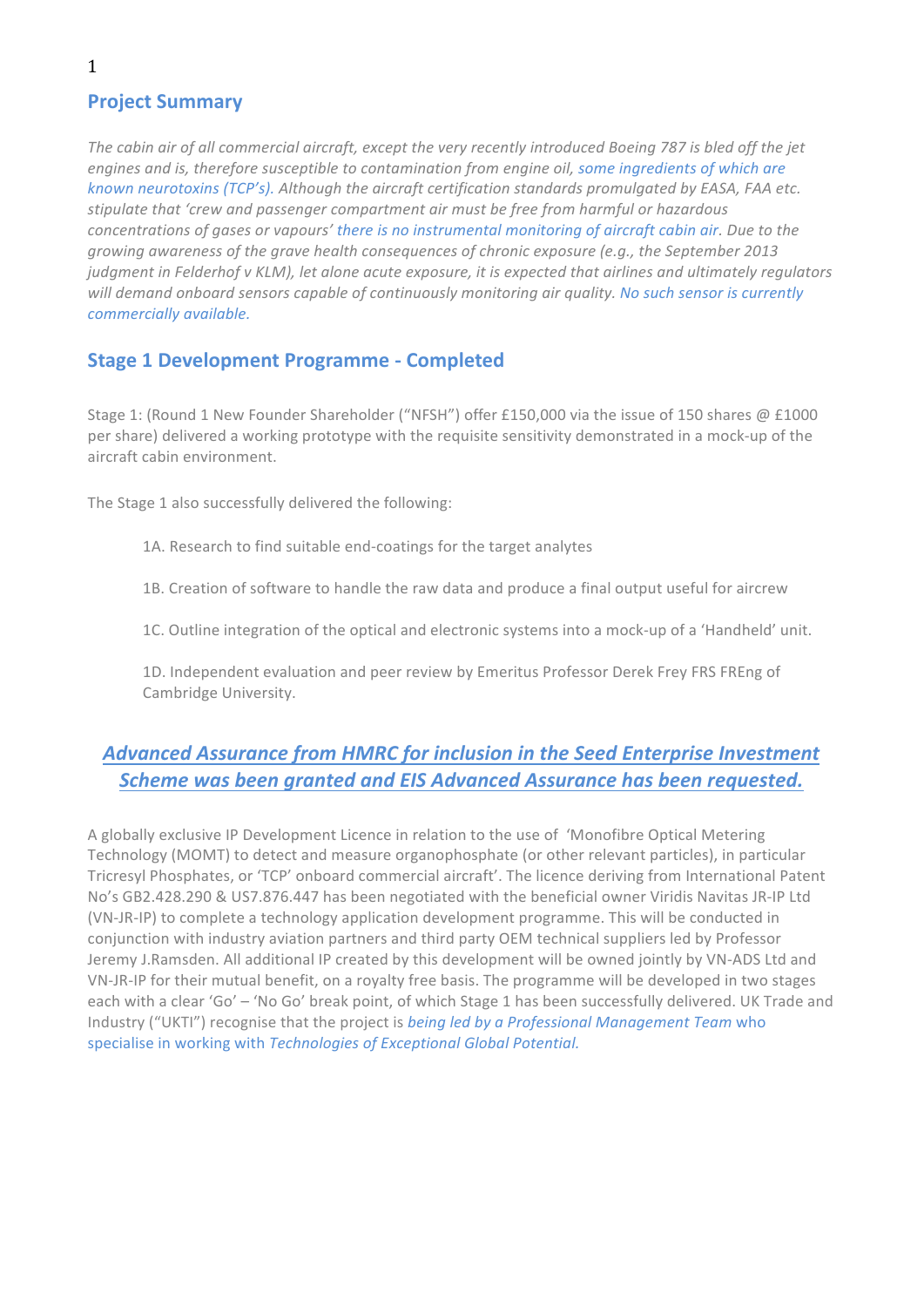# **Stage 2 Development Programme – Consisting of 2 separate EIS fundraises** The work will be scheduled as follows:

**Stage 2A: Now Open** financed by a 2<sup>nd</sup> round fundraise of £600,000 via the issue of 300 shares @ £2,000 per share.

2A. Design, build and certify 100 Mk.1 prototype handheld devices fitted with this technology for distribution to air and cabin crew throughout the industry, carry out further fibre optic coatings research to build a broader and more comprehensive compound detection database, together with improving the fibre-end coating process to increase detection sensitivity.

Funding will also indentify and build the project cost and planning models for the scientific, technical and delivery components of Stage 2B, and identification of additional IP leading to the application for more patents within the field specified above.

On successful completion of Stage 2A as above:

**Stage 2B:** Financed by a 3rd round fundraise of £1,050,000 via the issue of 210 shares @ £5,000 per share.

2B. Improvement of the Mk. 1 handheld design, together with the design, build and certification of a built-in system for retrofitting to existing aircraft and incorporation into all new aircraft. This will include installation of the built-in system on an aircraft and full airworthiness trials and certification, for multi-aircraft 'rights of use' licencing and sales.

Final Deliverable as part of Stage 2B: Designs for mass-manufactured handheld and built-in units with demonstrated airworthiness & performance, certified by an industry recognised examining third party.

Once Stage 2 is in progress, the VN-ADS Sales & Marketing team will commence communication with Global Aviation industry players to demonstrate and promote the solutions, whilst also communicating with the necessary regulatory bodies to ensure compliance issues are covered pre aircraft installation and flight trials.

# **Timings and Costs**

Stage 1 of the programme has been completed. Costs were estimated at £126,000 including a minimum stage 1 payment (£24,000, being 10% of the full cost of £250,000) of the negotiated development licence fee, and the budget was successfully met.

Stage 2A will take place over a 12-month period from funding close and costs are estimated at £540,000 including a minimum second payment of the negotiated development licence fee. (£50,000 being 20% of the full cost of £250,000) *Note:* All Legal, Accountancy and 3<sup>rd</sup> Party costs as indicated on Page 18 of the IM (estimated at *£58,800) will be made before project commencement. Project expenditure at £540,000 includes a 10% overrun/contingency fee.*

Stage 2B will take place over a 24-month period from funding close and costs are estimated at £945,000 including a final payment of the negotiated development licence fee. (£175,000 being 70% of the full cost of £250,000) Note: All Legal, Accountancy and 3<sup>rd</sup> Party costs as indicated on Page 18 of the IM (estimated at £102,900k) will be *made before project commencement. Project expenditure at £945,000 includes a 10% overrun/contingency fee.*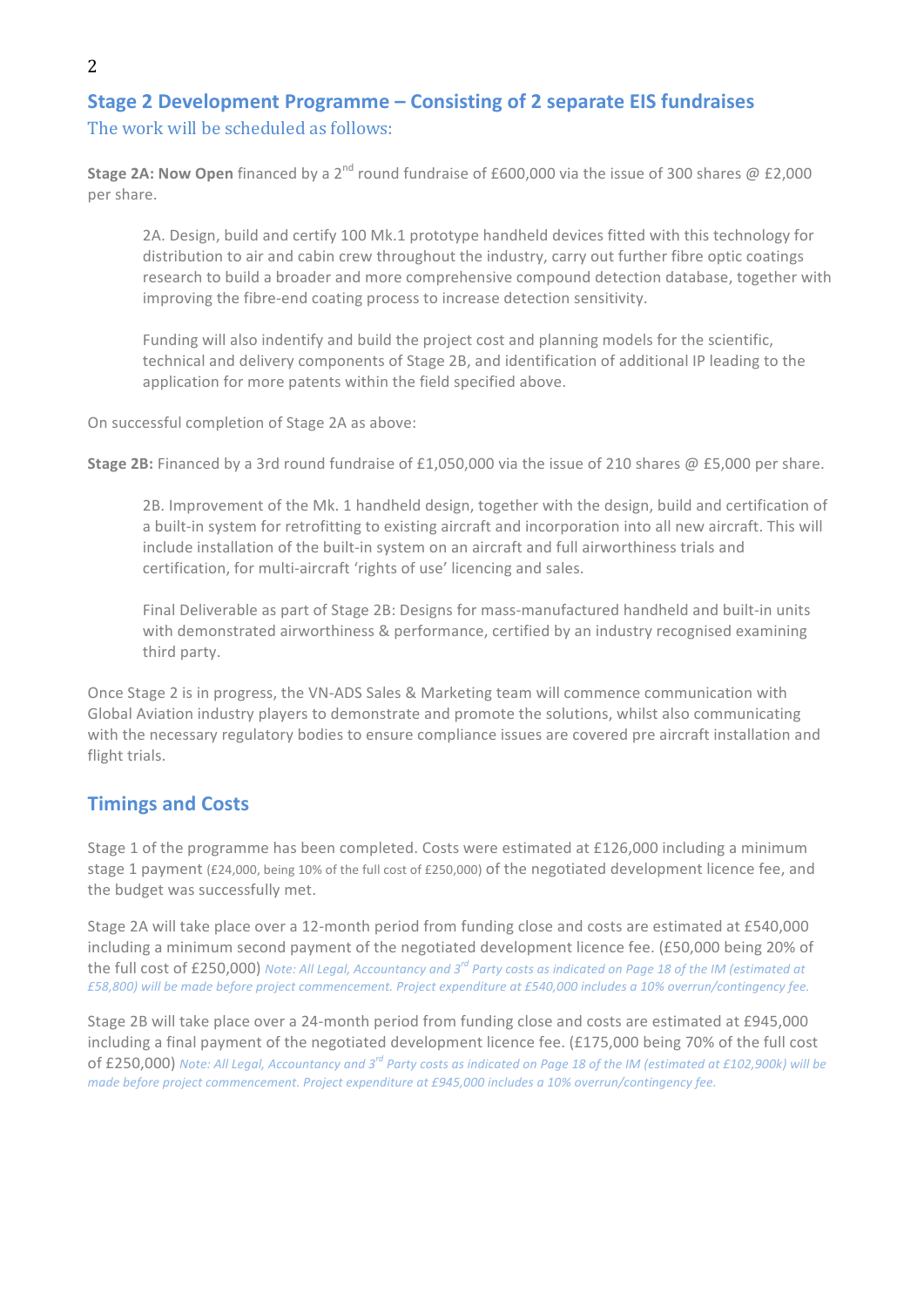# **Summary of Factors that will deliver a success for VN ADS Ltd.**

- 1. The recent court cases across the world, the inherent dangers in exposing pilots to fume events that have the potential to cause aircraft crashes, and the growing weight of medical evidence supporting the connection between the causes and effects of TCP's in the air circulated in aircraft cabins are all bringing momentum to impending legislation that will demand air quality standards and equipment to monitor and report on air quality onboard aircraft, in particular the presence, or not of TCP's. VN ADS will prove and certify a solution for this monitoring requirement that does not exist in the industry today and meet the impending legislative requirements, which will give the company a timely solution to ensure commercial success.
- 2. Professor Jeremy Ramsden, Technical Director of VN-ADS is the inventor of the Aerotoxic detection device and his primary role is to deliver the scientific development and designs. His background, experience, patents and R&D skills in this area are second to none in this field Worldwide, and will ensure the successful delivery of the development and designs.
- 3. Tom Benzie is an Aviation Industry Specialist in aviation air-conditioning and his skills and experience in this area will assist in delivering the built-in Aerotoxic Detection Solution. His experience and skills in this area will ensure delivery on this part of the business plan and introduction to  $3^{rd}$  party JV and/or licensee opportunities.
- 4. The VN-ADS management team operate on equity for services agreement meaning there are no salary costs. This means the company has very low OPEX and this significantly reduces project and Investor risk.
- 5. VN-ADS pay a fixed £5k pa admin fee, this covers all monthly/annual accounting, fiscal reporting, VAT returns, Shareholder and daily administration. This very low cost for the services mentioned will assist the company's financial stability.
- 6. As a result of the two previous points, the majority of money raised is applied directly to the project delivering further technical and scientific proof, prototypes, IP, knowledge/know-how and equipment that will accelerate the companies progress to invoiced sales and revenues.
- 7. Using Universities, the scientific community and industry specialist outsource suppliers on fixedprice, fixed-deliverable contracts underpinned with quality metrics and Service Level Agreements means that VN ADS is able to predict and control costs, quality and timelines.
- 8. The VN ADS manufacturing and licence model delivers profitable revenues without the need for extensive company scaling and monetary requirements.
- 9. Working with existing manufacturers and industry process specialists potentially opens up more opportunity for a trade sale to deliver a successful investor exit.
- 10. Recent developments include increasing publicity on TV and the national press regarding fume events, and the Dorset Coroners report into Richard Westgate's death, (Former British Airways pilot) in 2015, linking organophosphates exposure at his place of work to his death, along with his subsequent letters to BA and the CAA on the prevention of future deaths.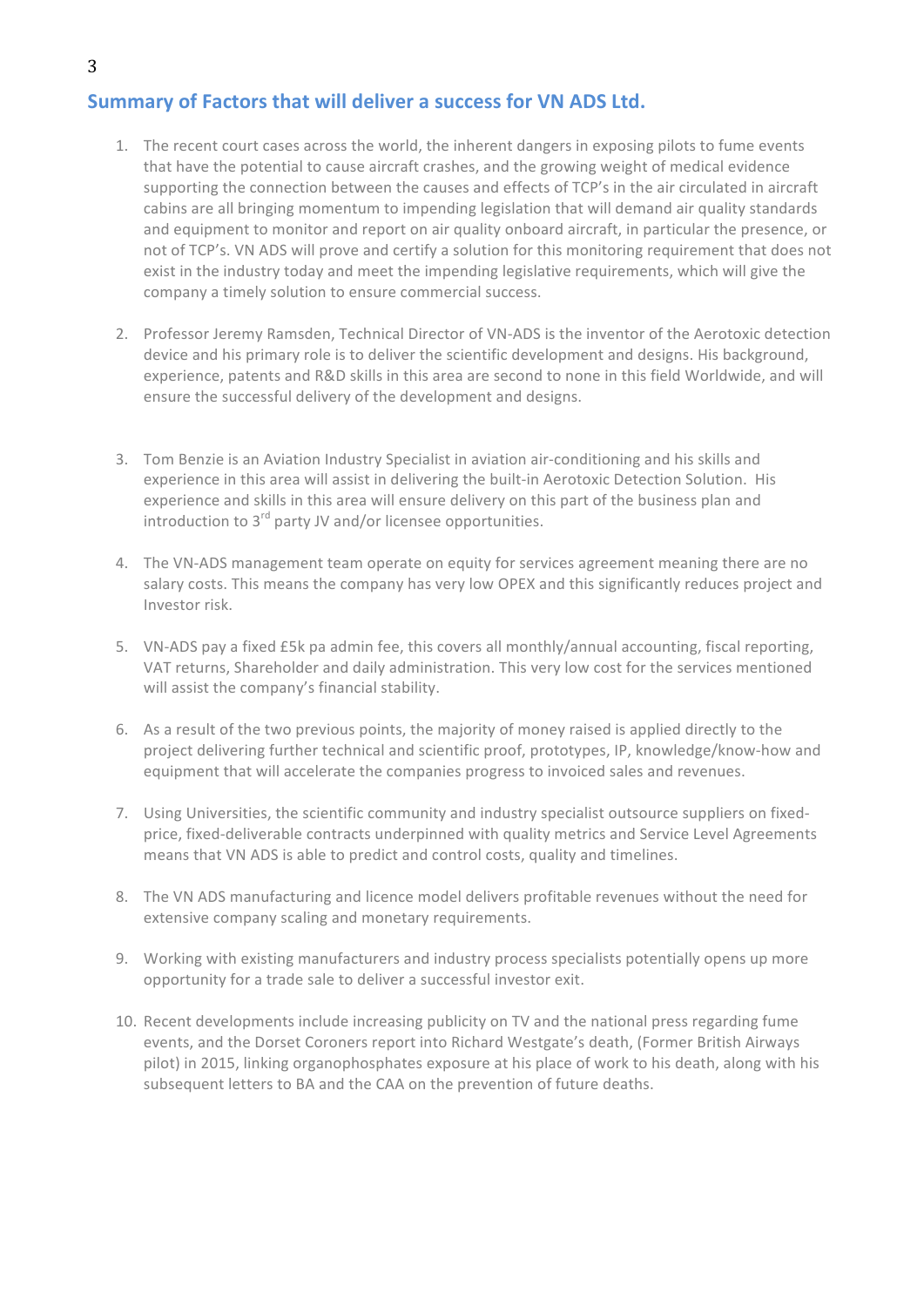# **Summary of Risks**

#### Share Liquidity and Currency

There is no established market in the shares. Accordingly, any subscriber may be unable to dispose of their shares.

Subscribers will subscribe in pounds sterling; revenue proceeds may be in currencies other than sterling. The exchange rate between currencies is subject to continuous fluctuation and can distort the net returns arising. 

Potential Subscribers are reminded that this investment may not be suitable for all recipients of this Information Memorandum and are accordingly advised to consult an investment adviser who is authorised under the Financial Services and Markets Act 2000 before making the decision to subscribe. The ability of the project to pay costs which are in a currency other that of sterling may be impaired by an adverse exchange rate.

The Company's Stage 1 business involves a degree of risk, inasmuch as:

1. Whilst it has access to a substantial amount of research and data which has been compiled regarding the Aerotoxic project and has a full IP exploitation licence for Microfibre Optical Metering Technology (MOMT) granted by the IP owner; the MOMT technology has been proven in the laboratory only, i.e. not in a 'real world' aircraft environment

2. The design engineering being utilised to enable the MOMT to operate onboard aircraft will be modelled upon known and industry recognised technology, utilising 'industry standard' materials. However, it has not been used in conjunction with the aviation industry technology to date and could therefore fail upon airworthiness testing or certification

3. Although best endeavour has been used to verify all the scientific research and data the Company is relying on for this project, it may transpire not to be reliable or relevant to this solution

4. The market uptake for a MOMT type product is unproven. The projects success is driven in one part by the legislation that will follow any successful court claims currently being heard around the world, and public fear generated by the continuing onboard 'fume events' now being given the publicity they and the victims concerned deserve. This will eventually force manufacturers to quietly design and build an alternative aircraft fresh air intake system that circumvents the current ' bleed air' option and detection will be a vital part of that process. However, there is no guarantee that the MOMT will become the industry's 'preferred' detection solution

5. Estimates of potential value and costs may not be reliable inasmuch as:

- The potential licence income values are illustrations based on available comparable industry information
- The estimates are subject to market input variables that cannot be determined until the unit is developed and ready for market
- The illustrations of potential income value in this Information Memorandum may. accordingly, not be reliable despite the Directors best efforts to judge them accurately.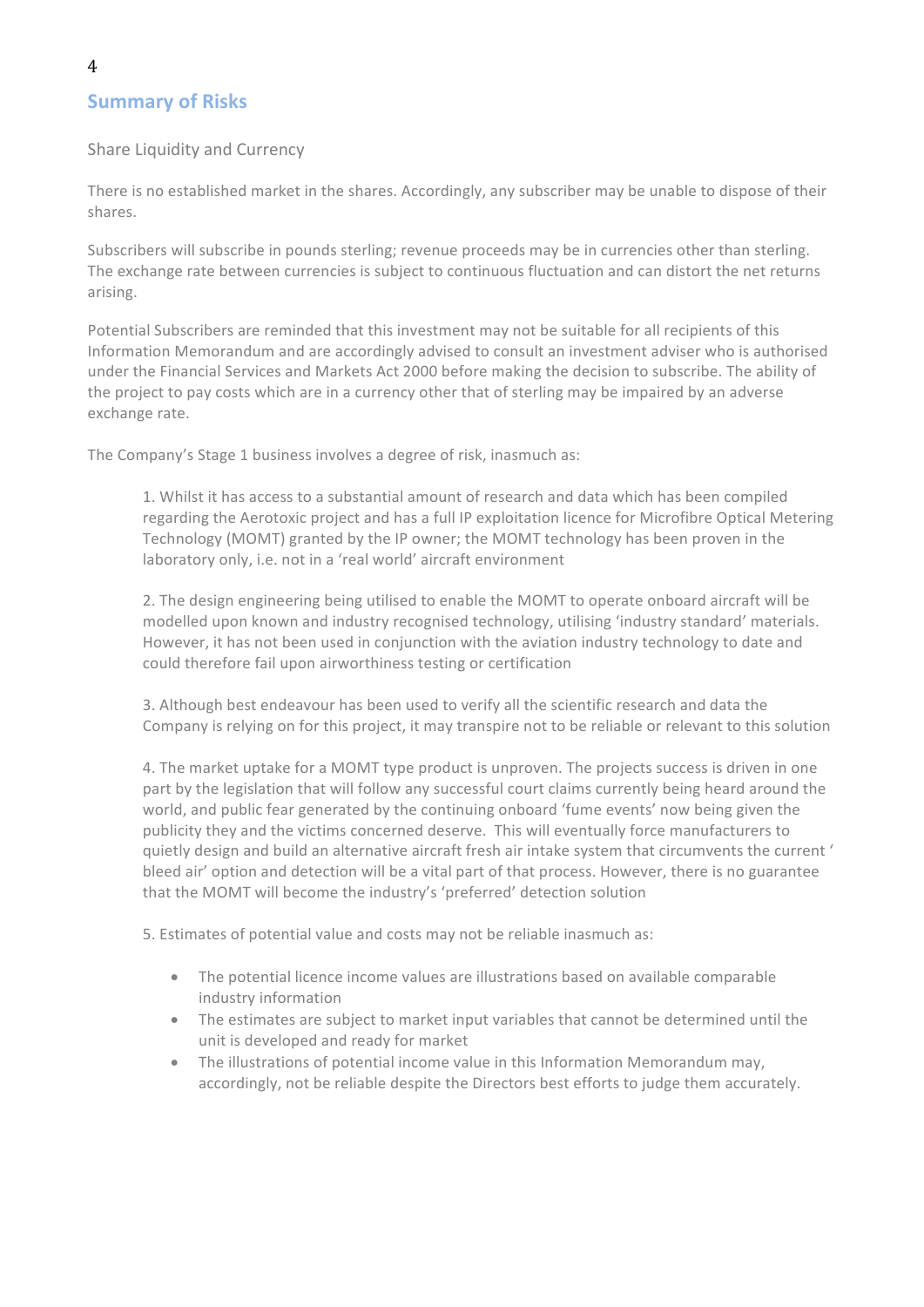# **Enterprise Investment Scheme**

A condition of HMRC's approval of EIS is that the conditions relating to the Company and its trade have to be complied with throughout the three-year period following the issue of the Shares. Although it is the intention that the Company's activities should qualify under the EIS, if the conditions are not complied with, the Company would have breached the EIS regulations and EIS income tax relief would be withdrawn.

# **How the Tax Relief Mitigates the Financial Risk**

The summary below provides an *indicative guide* to the tax implications stemming from an investment in VN-Aerotoxic Detection Solutions Ltd and is based on current understanding of UK tax law and practice. It *does not set out all of the rules or regulations that must be adhered to and should not be interpreted as the* provision of tax, legal or financial advice. Investors are strongly recommended to seek independent professional advice on the tax consequences of acquiring, holding and disposing of EIS qualifying Shares before proceeding with an investment into the Company.

The  $2^{nd}$  Round fundraise has been structured with the intention to enable investors to claim EIS reliefs on the amount of their subscription, as described below. The amount and timing of these reliefs will depend on the individual circumstances of each investor and may be subject to change in the future. The illustrations included in this section are for indicative purposes only and should not be construed as forecasts or projections of the likely performance of the Company.

In order to access the tax reliefs described it is necessary to be a UK resident taxpayer and subscribe for EIS qualifying Shares. The summary below gives only a brief outline of the available tax reliefs and assumes that an investor is an additional rate taxpayer.

### 1. EIS Tax Relief:

Highlights

- An individual can invest annually up to £1 million in EIS companies and obtain a tax credit equal to 30% of the cash investment.
- For EIS it is possible to invest up to £1 million in 2013/14 and carry back £1 million to 2012/13, provided certain conditions are met.
- Certain types of trade do not qualify for EIS relief. These include certain financial activities, property development, hotels and providing legal or accountancy services.
- A 'disqualifying arrangements' test has been introduced to exclude VCTs, EIS or SEIS that do not invest in qualifying companies and are set up solely for the purpose of giving investors tax relief.

The following sections analyse the main features:

- Income tax credit on the amount invested and when it may be withdrawn
- The capital gains tax exemption and/or utilisation of capital losses on the disposal of the shares
- Deferral relief, provided the relevant conditions (explained below) are met and
- Business Property Relief (BPR) from inheritance tax (IHT), where certain conditions are met.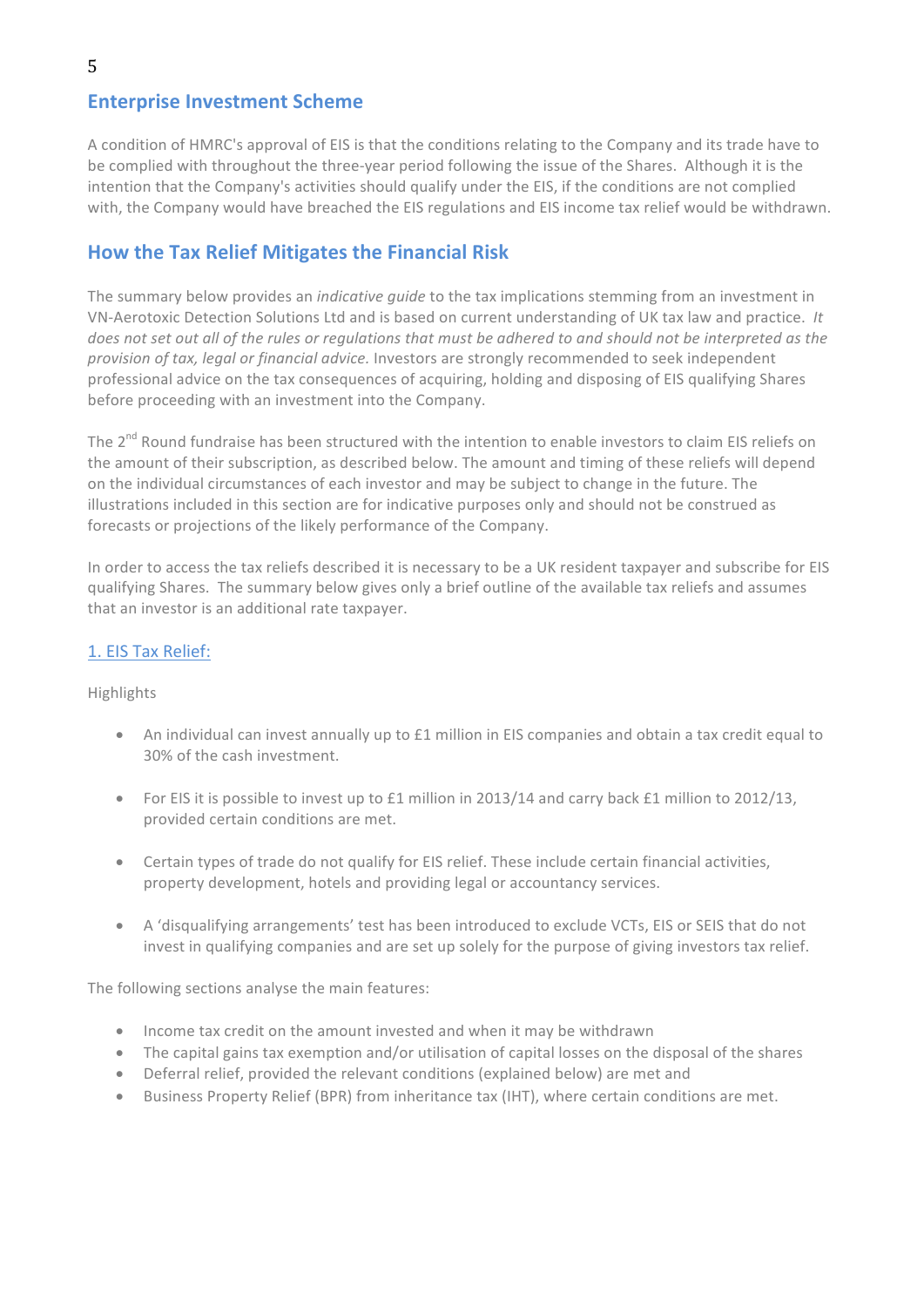# 2. EIS Income Tax Relief:

- Income tax credit at 30% of the amount invested in subscribing for new shares (maximum annual investment of £1 million).
- By election, where an EIS investment is made in one year it can be treated as though it was an investment made in the immediately preceding tax year, subject to the overall limit for that year.
- Dividends paid on EIS shares are taxable.
- Where the EIS shares are sold within 3 years, the EIS investor receives value or an option is placed over the shares, then the EIS tax credit is clawed back.
- The claw-back amount is the lower of: Original income tax credit; and 30% x sale proceeds received (only applicable if sold for a loss) There can also be a claw-back if the company loses its EIS status within 3 years.

### 3. EIS Capital Gains Tax (CGT) Relief:

• An EIS investor is entitled to exemption from CGT on a disposal of those shares, provided he has held them for three years. Therefore, any growth in value is effectively tax-free.

### 4. EIS Relief for Capital Losses on Disposals:

- Relief is given for allowable losses arising on the disposal of the shares against either income of the tax year of disposal (or of the previous tax year) or chargeable gains, provided all the relevant conditions referred to below are met.
- Any income tax relief obtained under EIS, which was not withdrawn, reduces the capital loss.

### 5. EIS CGT Deferral Relief:

• The tax due on a gain on any asset can be deferred by subscribing for shares in EIS qualifying companies, in a period beginning one year before and three years after the disposal of the original asset.

### 6. Business Property Relief:

• Shares in EIS companies held for at least two vears will normally qualify for 100% BPR for IHT purposes.

### 7. EIS Conditions:

For EIS purposes, both the investee company invested and the investor need to meet certain conditions:

Conditions to be met by the company:

- The company's gross assets must not exceed £15 million immediately before the shares are issued and £16 million immediately afterwards
- The Investee Company must be unquoted when the shares are issued and there must, broadly, be no arrangements for it to become quoted. A company admitted to AIM will not be regarded as quoted for these purposes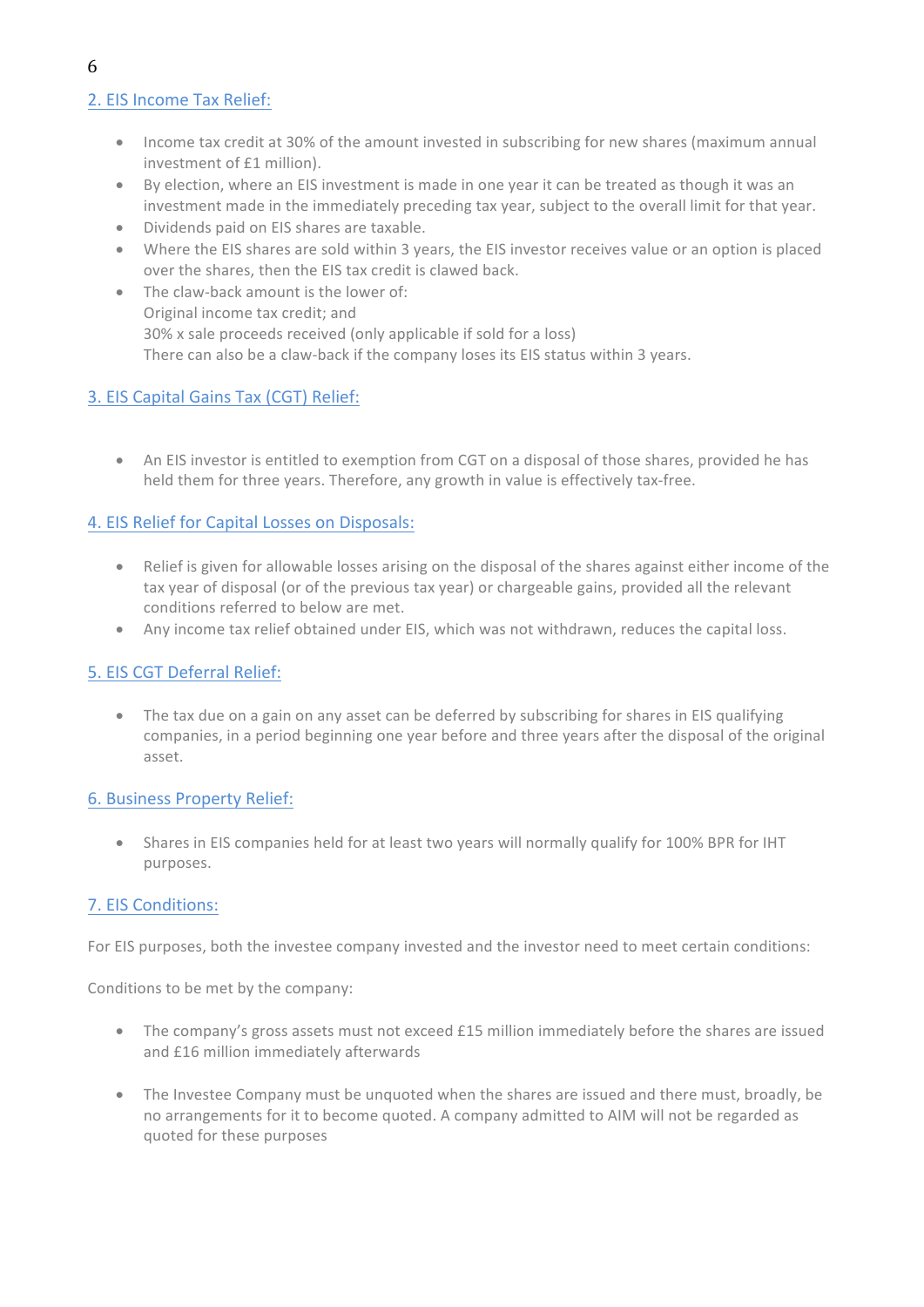- The Company must exist to carry on a qualifying trade (i.e. conducted on a commercial basis with a view to making profits; and the trade does not include, to a substantial extent (20% or more), excluded activities such as property development, leasing, dealing in land, shares and/or commodities etc.)
- The company must not be a 51% subsidiary of another company
- The Company must not have any subsidiaries that are not 51% subsidiaries
- The issuing company must either be a UK resident company carrying on a trade in the UK or be an overseas company with a UK permanent establishment carrying on a trade
- $\bullet$  The Company must not be in financial difficulty
- The Investee Company must have fewer than 250 full-time employees
- The Investee Company cannot raise more than £5 million in total over a 12-month period under the EIS and the VCT scheme.

Conditions to be met by the investor:

The key conditions are as follows:

- The subscription must be in newly issued, ordinary shares and paid for in cash, as well as being for genuine commercial reasons and not for tax avoidance purposes
- To retain the income tax relief and to be exempt from capital gains tax, the shares must be held for at least three years
- The investor must not be connected for EIS purposes with the company. Investors who are connected with the company cannot claim income tax relief but may still qualify for capital gains tax deferral relief
- An investor will be connected with the company if he, either on his own or with associates, possesses or is entitled to acquire more than 30% of the issued share capital, voting power or assets of the company or any subsidiary on a winding up
- An investor will also be connected if he or she is an employee of the company or its group. They can be directors provided they meet certain conditions. An investor must not receive any amount of remuneration as a director that is excessive in comparison to the services performed. Relief will be withdrawn if the investee company, or a person connected with the company makes a payment to the investor (which is not "insignificant") up to one year before, and three years after, the share issue.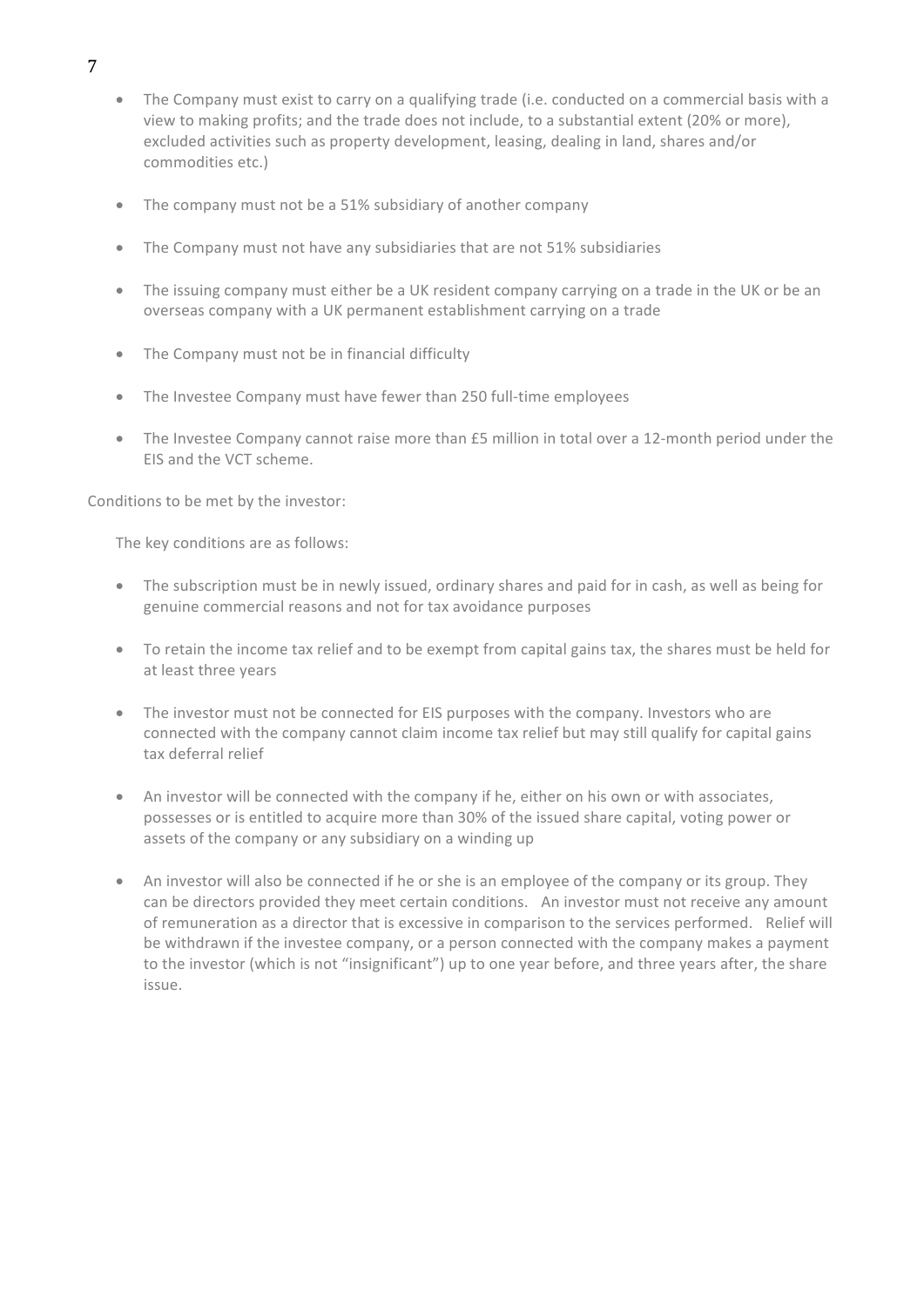# **Exit Strategy & Potential Investor Returns**

The Directors plan an Initial Public Offering of the shares, a trade sale, or a financial restructure of the company between 2018 and 2022 or at such time as the Directors believe a significant multiple on initial investment may be achieved for subscribers.

No guaranteed forecast can be given of the likely or potential returns to Subscribers upon the successful delivery of the project. Therefore given current market uncertainties, allowances have been made for a broad spectrum of returns, on the basis of Market Research carried out by VN-ADS.

VN-ADS is budgeting for fixed annual operating costs of £1m in 2020 rising to £2m in 2021.

Sales of 'Handheld' detection devices will follow the aviation 'channel supplier' route with potential partners identified and marketed to whilst the initial PR campaign commences. VN-ADS will completely outsource the supply, delivery and maintenance of the devices to third party specialist service providers, retaining only the scientific development, product technology design, supply chain management, and sales/marketing elements of the business.

Penetration into the licenced 'rights of use' Aircraft marketplace is restricted by the *number of 'built-in' prototype designs VN-ADS can produce annually*, and by the *number of different aircraft each manufacturer builds*. There are 5 major manufacturers in the 'new build' marketplace with 3 of those specialising in 'wide-body & 'narrow-body'' aircraft & two in 'regional aircraft'. VN ADS will approach all 5 with the target of winning 2. Once successful trials are completed with those manufacturers the company will publically leverage their relationship to access the remaining players.

The following tables demonstrate possible Investor returns given a varying range of circumstances and market uptake. (The total available market size for 'rights of use' licences is 1000 pa over the 20 years forecasted by Boeing & Airbus, report available on request)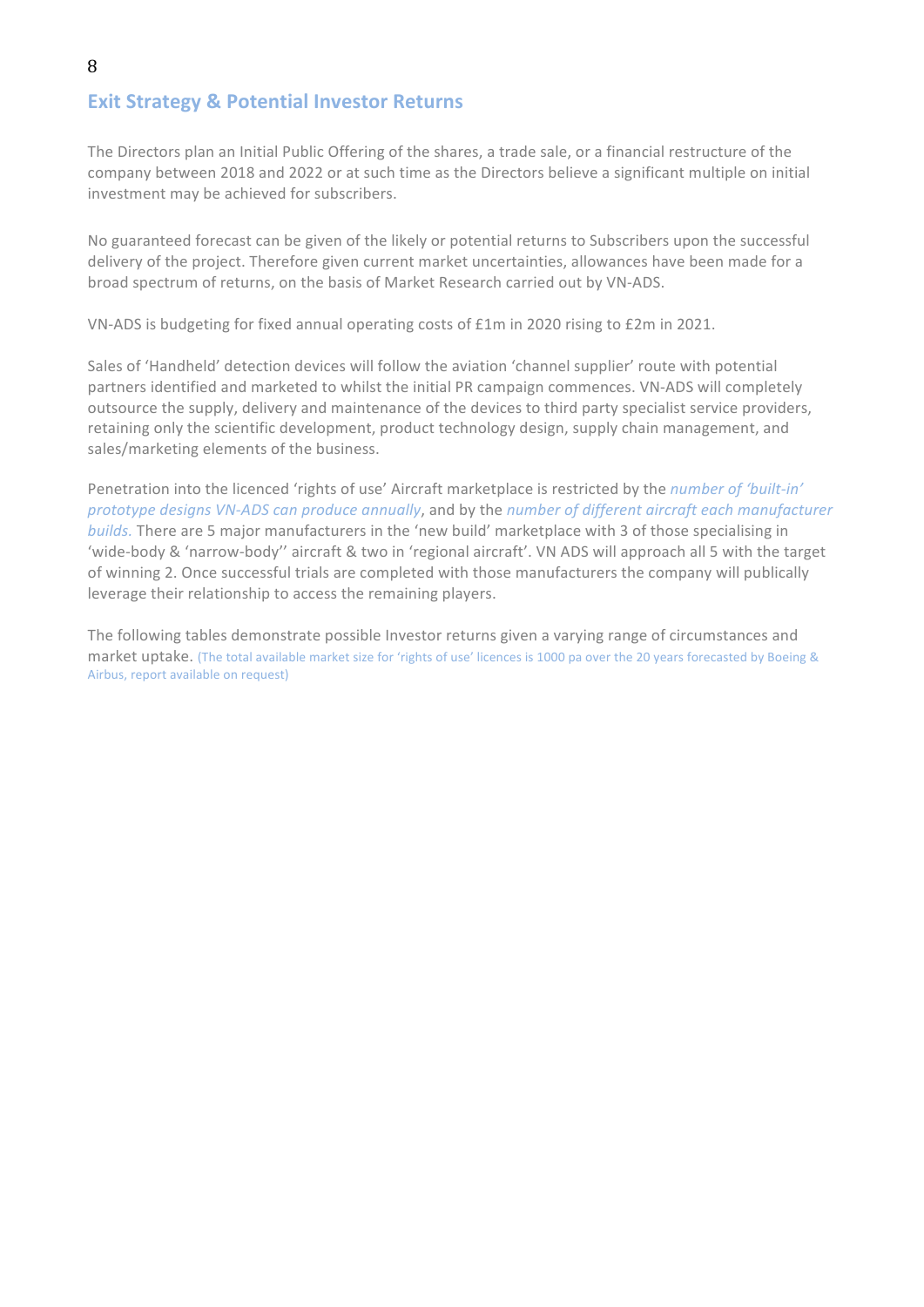# Round 1 SEIS @ £1000 per Share

| Minimum Investment                                                                         |               |                      | £20,000 = $20$ Shares          |            |            |  |  |
|--------------------------------------------------------------------------------------------|---------------|----------------------|--------------------------------|------------|------------|--|--|
| Rights of use licence fees \$250k each -<br>Hand-held devices \$100k per unit (£1 = \$1.5) |               |                      | Potential Return on Investment |            |            |  |  |
| Year                                                                                       | <b>EBITDA</b> | Sales<br>Projections | P/E                            | P/E        | P/E        |  |  |
|                                                                                            |               |                      | 7                              | 10         | 12         |  |  |
| 2020                                                                                       | £5,604,156    | Scenario 1           | £472,640                       | £675,200   | £810,239   |  |  |
| 2020                                                                                       | £13,614,562   | Scenario 2           | £1,148,216                     | £1,640,309 | £1,968,370 |  |  |
| 2020                                                                                       | £27,872,874   | Scenario 3           | £2,350,724                     | £3,358,178 | £4,029,813 |  |  |
| 2020                                                                                       | £39,445,780   | Scenario 4           | £3,326,753                     | £4,752,504 | £5,703,004 |  |  |
| 2020                                                                                       | £62,037,392   | Scenario 5           | £5,232,069                     | £7,474,385 | £8,969,261 |  |  |

# Round 2 EIS @ £2,000 per Share – Now on Offer

| Minimum Investment                                                                           |               |                      |              | £20,000 = 10 Shares            |              |           |   |             |
|----------------------------------------------------------------------------------------------|---------------|----------------------|--------------|--------------------------------|--------------|-----------|---|-------------|
| Rights of use licence fees \$250k each - Hand-<br>held devices \$100k per unit $(f1 = 51.5)$ |               |                      |              | Potential Return on Investment |              |           |   |             |
| Year                                                                                         | <b>FBITDA</b> | Sales<br>Projections |              | P/E                            |              | P/E       |   | P/E         |
|                                                                                              |               |                      |              | 7                              |              | 10        |   | 12          |
| 2020                                                                                         | £5,604,156    | Scenario 1           | $\mathbf{f}$ | 236,320                        | E            | 337,600   | E | 405,120     |
| 2020                                                                                         | £13,614,562   | Scenario 2           | £            | 574,108                        | -£           | 820.154   | £ | 984.185     |
| 2020                                                                                         | £27,872,874   | Scenario 3           | £.           | 1,175,362                      | E            | 1,679,089 |   | £ 2,014,907 |
| 2020                                                                                         | £39,445,780   | Scenario 4           | £            | 1,663,376                      | $\mathbf{f}$ | 2,376,252 |   | £ 2,851,502 |
| 2020                                                                                         | £62,037,392   | Scenario 5           | £.           | 2,616,035                      | E            | 3,737,192 |   | £4,484,631  |

# Round 3 EIS @ £5,000 per Share

| Minimum Investment                                                                           |               |                      |              | £20,000 = 4 Shares             |   |           |   |             |
|----------------------------------------------------------------------------------------------|---------------|----------------------|--------------|--------------------------------|---|-----------|---|-------------|
| Rights of use licence fees \$250k each - Hand-<br>held devices \$100k per unit $(f1 = $1.5)$ |               |                      |              | Potential Return on Investment |   |           |   |             |
| Year                                                                                         | <b>EBITDA</b> | Sales<br>Projections |              | P/E                            |   | P/E       |   | P/E         |
|                                                                                              |               |                      |              |                                |   | 10        |   | 12          |
| 2020                                                                                         | £5,604,156    | Scenario 1           | £            | 94,528                         | E | 135,040   | £ | 162,048     |
| 2020                                                                                         | £13,614,562   | Scenario 2           | £            | 229,643                        | £ | 328,062   | £ | 393,674     |
| 2020                                                                                         | £39,445,780   | Scenario 3           | $\mathbf{f}$ | 665,351                        | £ | 950.501   |   | £ 1,140,601 |
| 2020                                                                                         | £39,445,780   | Scenario 4           | £            | 665,351                        | Æ | 950.501   |   | £ 1,140,601 |
| 2020                                                                                         | £62,037,392   | Scenario 5           | £            | 1,046,414                      | E | 1,494,877 |   | £ 1,793,852 |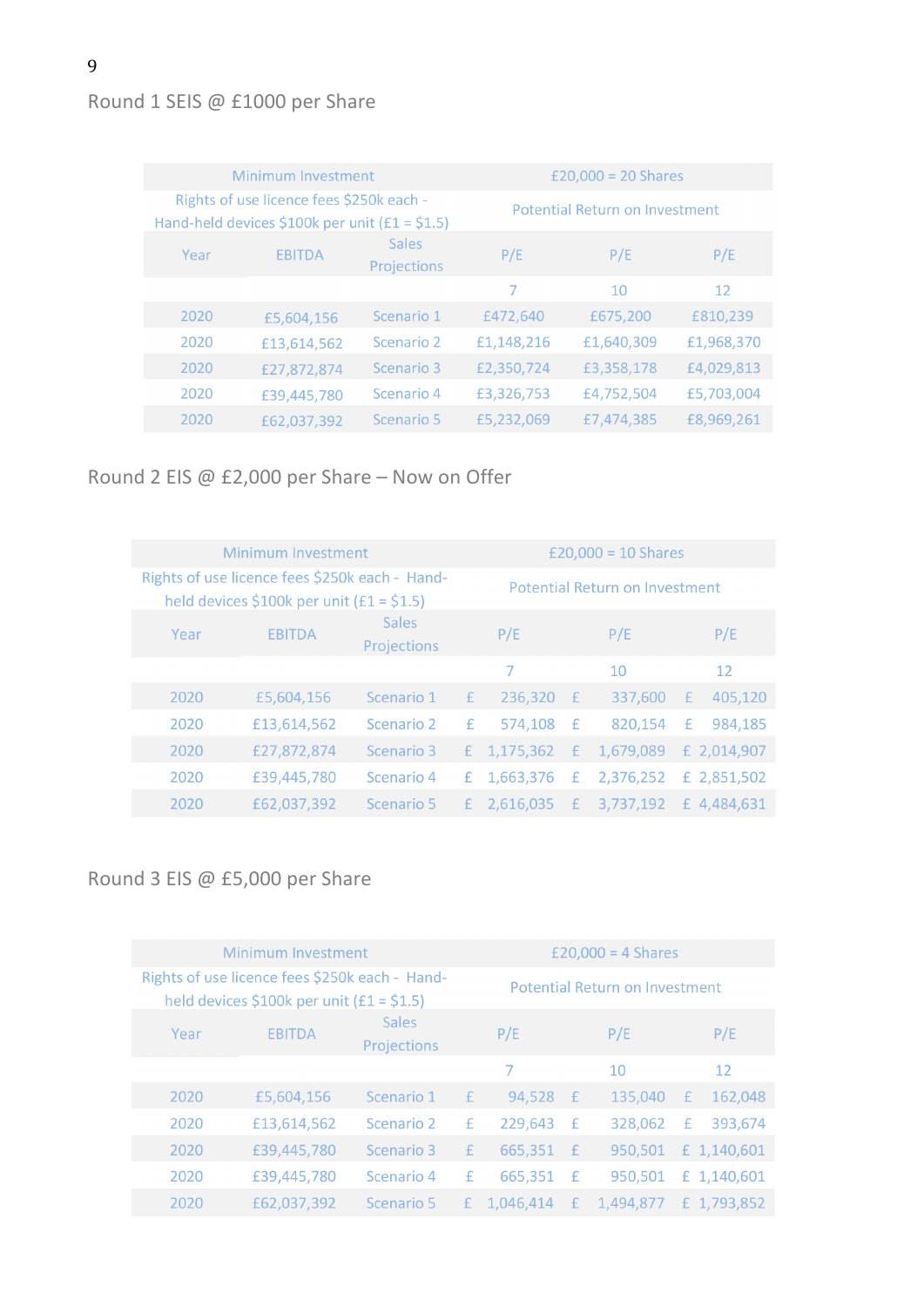# **Management Track Record**

## Directors:

**Jeremy J. Ramsden** Ph.D. is Honorary Professor of Nanotechnology, at Buckingham University UK and the inventor of Aerotoxic Detection Technology.

Jeremy was educated at the Universities of Cambridge and Princeton and the Ecole Polytechnique Fédérale de Lausanne, where he obtained his doctorate in the Institute of Chemical Physics for research on semiconductor nanoparticles.

He held the post of visiting scientist at the Eidgenössische Technische Hochschule (Laboratory of Chemical Engineering), Zürich (1993) and the Biocenter (Institute of Biophysics) of the Hungarian Academy of Sciences in Szeged (1987).

Jeremy worked for 12 years at the Basel Biocenter (Institute of Biophysical Chemistry), served as a Member of the Faculty of Natural Philosophy of Basel University 1994–2002. Chair of Nanotechnology at Cranfield University 2002–2012 and Research Director for Bionanotechnology, Cranfield University at Kitakyushu 2003–2009. 

His main research focus today is integrated-optic and optical fibre sensors complex adaptive systems, and emergent nano-info-bio-cogno converging technologies. He has authored or co-authored more than 200 research articles published in international refereed journals, made a comparable number of conference presentations, co-invented three patents, written or edited a dozen books, chaired several international conferences, and served as visiting professor in Argentina, France, Hungary and Japan.

He is a Fellow of the Institute of Materials, Minerals and Mining (London) and a IUPAC Fellow.

*Mark Gilmore* is a founding Director of Viridis Navitas Capital Partners Ltd (the sponsor of VN ADS *technology*) and a serial entrepreneur who has successfully managed to blend a career of high-level professional corporate roles, and an enviable track-record in start-ups. Mark brings more than 20 years successful operating experience at senior and executive level sales and operational management to VN ADS.

Mark's most recent corporate role was managing COLT Managed Services strategic markets region (6 countries and 27 employees). In his last year he delivered over £30m in revenues (118% against target) and nearly £13m of new business bookings (122% against target). This achievement was coupled with the process of transitioning the pre-sales technical architects, with corporate incentive structures to technical consultants holding personal incentive schemes.

Prior to this Mark held a number of senior Business Development roles including; Dimension Data for over 4 years, significantly exceeding revenue, bookings and margin targets in each of the 4 years he was there; GTS Carrier Services; and TGNS S.A. In between these roles, Mark started Big Picture Interactive, a brand new digital multimedia and interactive web company and took the company from start-up to over £1m turnover in the first year, and prior to that converted an antique shop into a pub and restaurant and ran it for 2 years before exiting.

**David Newman** is also a founding Director of Viridis Navitas Capital Partners Ltd (the sponsor of MOMT *technology*) and another highly commercial, innovative and success driven individual. He is also an entrepreneur with a strong electronic, electro-mechanical, automotive and heavy engineering background.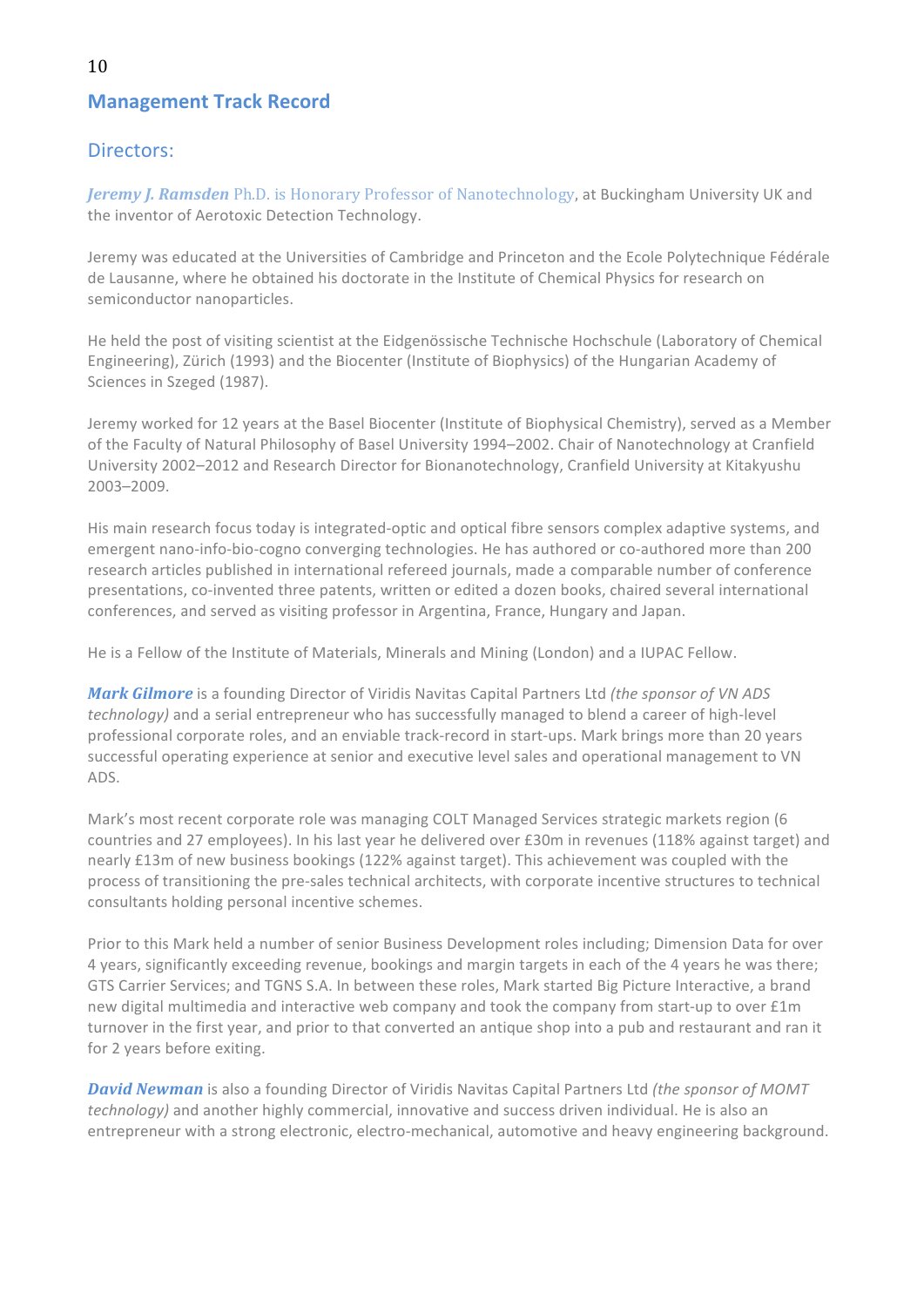# 11

Following 10 years of military service operating throughout the world. David spent the next 10 learning the commercial realities of international business by apprenticing himself to the most successful business owners and companies he could find. During this time he was tasked across a broad range of industries including, leisure, entertainment, automotive, telecoms, advertising and IT.

His corporate roles have included: Project Management, New Business Procurement, Financial Restructuring, Technical Creation and Support, IT Solution Creation & Delivery, Training Program Creation & Delivery and Change Management.

In 1999 he formed his own Telecoms consultancy and later that year created Trans Global Network Services, the world's first global fibre optic leasing operator.

After successfully exiting TGNS in 2002 with annual revenues of \$27m, David accepted the role of Commercial advisor to the then Maltese Minster of Finance, The Right Hon Mr John Dalli.

There he formed part of a 3-man team charged with redesigning the Countries FDI programme, agencies and Industrial Estate Management.

Successful completion of this project delivered a 'step change' in Government attitude toward FDI procurement, Business Promotion and even its own work force, pre the Country's accession to Europe.

In 2004 David continued his career by taking on international consultancy roles within the restructuring IT and telecoms sector and later within the emerging renewable energy industry.

He returned to the commercial 'start-up' market place in 2008, designing and building an "outsourced" Credit Management and Cash Collection business for top 50 London accountancy practice, Simmons Gainsford LLP. SG Credit Management was initially created to assist SG clients post-recession but today has exceeded that brief. The business currently manages annual cash collections in excess of £16m and is currently working with a major UK High Street bank delivering its services to their customers.

In mid-2009, David was invited to lead the design team in building an 'algae to fuel' Photo Bio Reactor for a US project. In mid-2010 working with the same US affiliates, he went on to manage the design and build of an innovative 'oleophilic membrane' crude oil recovery rig. With support from the US Department of Energy, the machine was deployed in the Gulf of Mexico and trialled as part of the Deep Water Horizon clean-up operation.

In September 2010 David joined forces with Mark and formed Viridis Navitas Capital Partners Ltd (VN-CP) specifically to target the renewable energy start-up funding gap experienced by inventors, engineers and scientists alike.

Since inception VN-CP has delivered 4 successful funding rounds for platform technology application spinouts raising in excess of £1M via HMRC Pre approved Seed Enterprise Investment Schemes & Enterprise Investment Schemes.

The above-mentioned experiences have allowed David to build up a broad network of contacts throughout Governments and industries alike that he leverages to the benefit any company he works with.

Understanding the financial risk versus reward balance for investors, as a 'real' investor himself, he brings an unusual but extremely useful skill set to the company.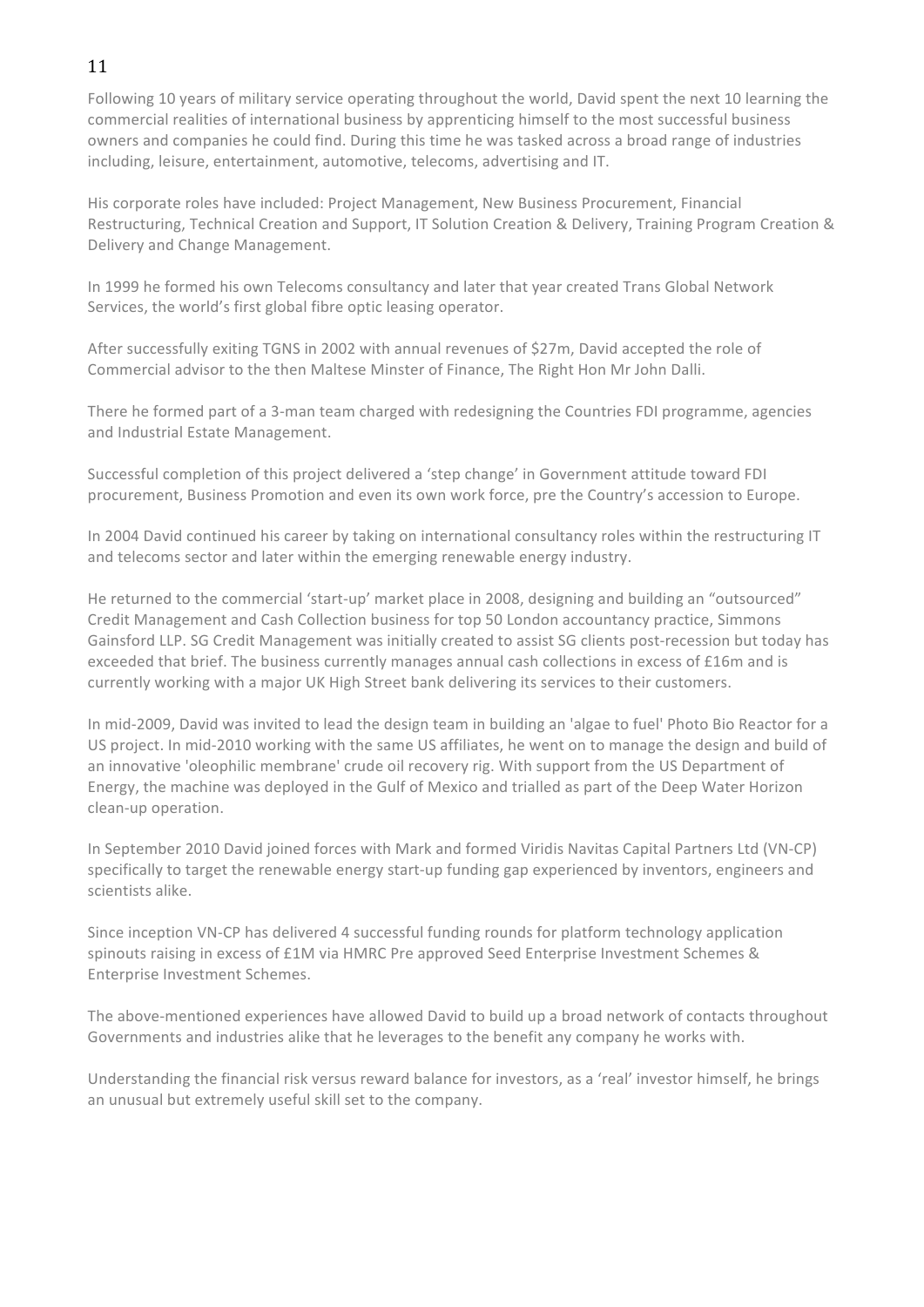# Secretary and Treasurer

**Steven Strauss** is a Chartered Accountant and Fellow of the Institute of Chartered Accountants in England and Wales. Steven read Economics at the London School of Economics, gaining a BSc Honours Degree in 1981, studied for his articles and qualified in 1985 receiving an associate membership of the Institute of Chartered Accountants in England and Wales later in that year.

In addition to work in the tax field, Steven has also had a significant amount of commercial experience, advising and consulting corporate entities on a wide range of matters.

Steven has been a Director of an Australian Stock Exchange Quoted company and is currently Chairman of an International payments solution company and Financial Director of VN Capital Partners.

# **Consultants**

### VN-ADS Engineering Design Consultant:

To be outsourced post Stage 1 under competitive tender

Aviation Industry Specialist Advisor:

Tom Benzie CEng MRAeS

#### Laboratory Partner:

A combination of National and University test and laboratory facilities, currently including The National Physics Laboratory (NPL), UCL, Aston, Loughborough and Nottingham Universities. (Other institutions may be *added as the project proceeds)*

### Chemistry Partner:

Prof. Dr. Vladimir M. Mirsky Lausitz University of Applied Sciences Faculty of natural sciences - Nano biotechnology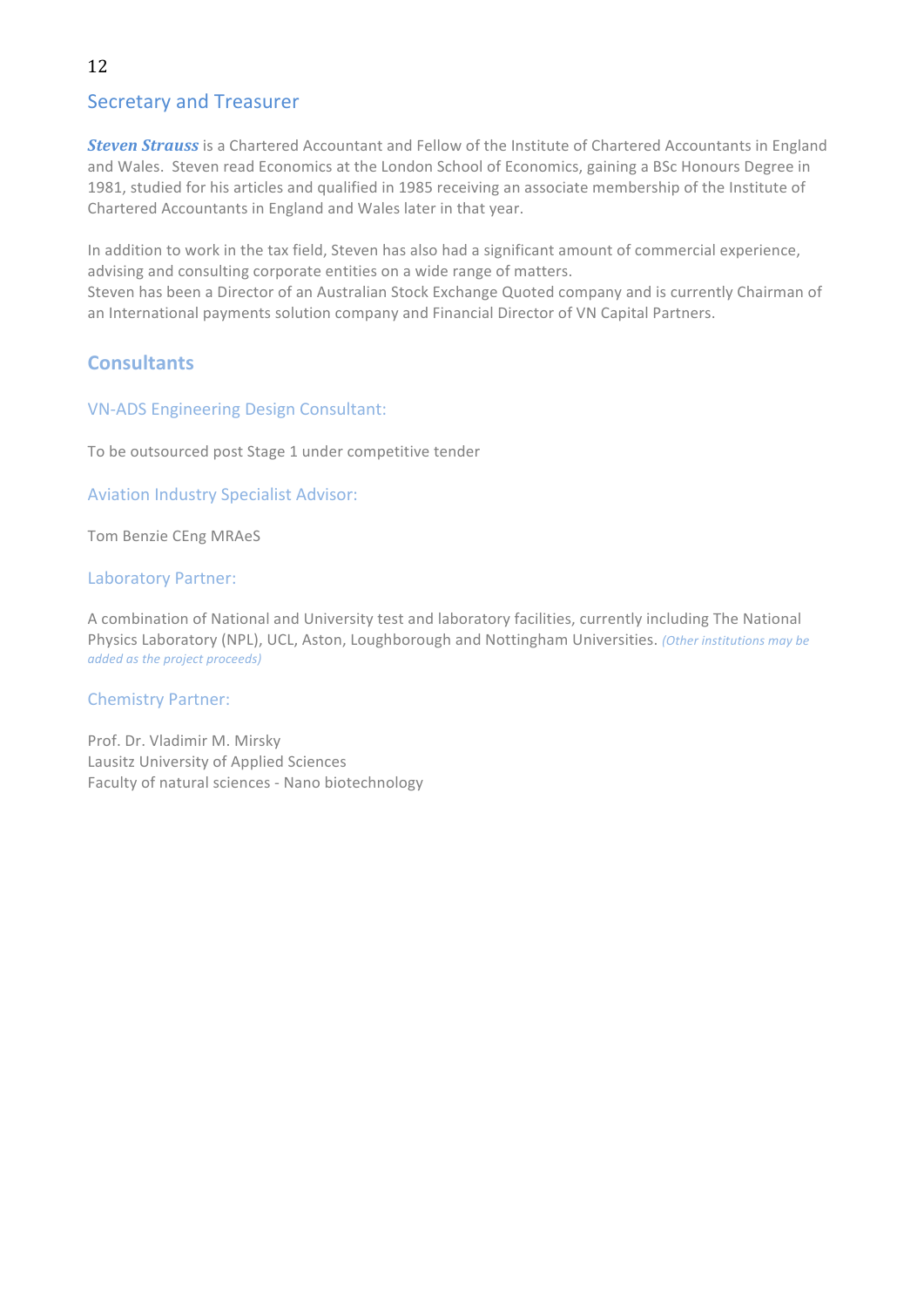# **Related Renewable Project Success**

**VN Automotive Ltd** – The team at VN-ADS Ltd. is common to a number of leading edge renewable technology start-ups where Government legislation and incentives are driving the adoption of CO2 reduction solutions across industries worldwide. It is recognised by the UKTI as a professional management team working with projects of exceptional global potential, the first of which was the development of an Electro Hydrogen Generator for the automotive, static generator and commercial vehicle market. Here the team generated significant success using the same set of basic principles of business operation now being used in VN-ADS, i.e. clear and transparent principles of operation as described on page 3 of this document.

The team has raised over £1m in VN Automotive Ltd, delivering the scientific and engineering proofs used in the development of an embryonic automotive solution to prove the following:

- 1. The most efficient Hydrogen production technology currently in development currently over 95%
- 2. The most flexible method of production using waste energy streams
- 3. Proof of potential scalability for specific markets.

The solution will, at the next stage, move to the production of a proof of concept and a working prototype. These will demonstrate the effectiveness of the solution and potentially enable the company to licence the technology to the automotive, static generator and commercial vehicle markets with full commercialisation in 2017/18.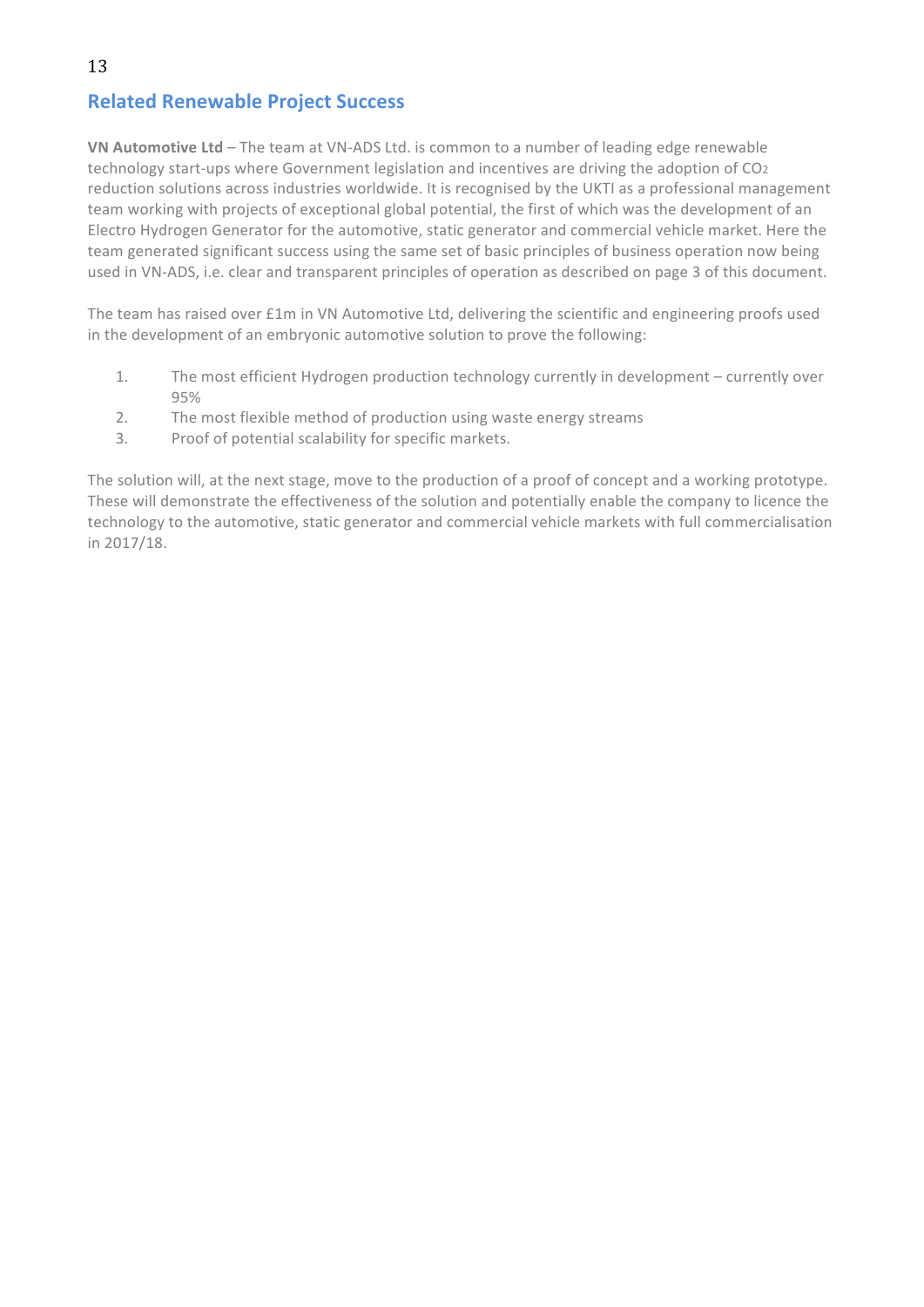# FAQ's for VN Aerotoxic Detection Solutions

#### What is the minimum investment?

£20,000.

#### What are the fees?

The company pays distribution charges of up to 6% of the funds raised to introducers and intermediaries. There are no annual 'fund management' fees, neither are there any success fees. The management team does not draw salaries either, until the company has invoice-able sales. The management team is incentivised by their respective equity stake in the company, and therefore their goal is completely aligned to that of any investor, i.e. a profitable exit.

#### What are the projected returns on my investment?

Dependent upon company P/E and market penetration at the time of commercialisation, targeted between 11 and 220 times your original investment. See pages 21 & 22 of the IM for more detail.

#### How will the company make money?

By designing, manufacturing and selling 'handheld' devices to aviation suppliers and distributors, and designing and licencing 'built-in' solutions to aircraft manufacturers. See pages 17 & 20 of the IM for more detail. 

# When will the company make money?

2018. See page 35 of the IM for more detail.

#### What is the exit strategy?

An IPO of the company in 2018/22 or sooner if market conditions and company financials allow, a refinance or if a trade sale is available earlier at a suitable return for investors and management.

#### How big is the market opportunity?

In 2018 the estimated addressable 'Hand-held' target market opportunity will be approximately £2.4bn. In 2018 the estimated addressable 'Built-In' licence target market opportunity will be approximately £5.5bn.Therefore, the total estimated addressable market in 2018 will be approximately £7.9bn. See pages 10, 15, 16, 20 and 35 of the IM for more detail.

#### Why does the market opportunity exist?

The cabin air of all commercial aircraft, except the very recently introduced Boeing 787 is bled off the jet engines and is, therefore susceptible to contamination from engine oil, some ingredients of which are known neurotoxins (TCP's). Although the aircraft certification standards promulgated by EASA, FAA etc. stipulate that 'crew and passenger compartment air must be free from harmful or hazardous concentrations of gases or vapours' there is no instrumental monitoring of aircraft cabin air. Due to the growing awareness of the grave health consequences of chronic exposure (e.g., the September 2013 judgment in Felderhof v KLM), let alone acute exposure, it is expected that airlines and ultimately regulators will demand onboard sensors capable of continuously monitoring air quality. No such sensor is currently commercially available. See pages 1, 11 to 14 and Schedule 4 of the IM for more detail.

#### What is the competition?

There is no commercially available, portable real-time detection sensor device today.

#### What is unique about this solution?

The solution uses a patented fibre-optic technology. This gives the following benefits:

1. The device has the potential to be small, robust and reliable for use in the widely varying atmospheric conditions in aircraft cabins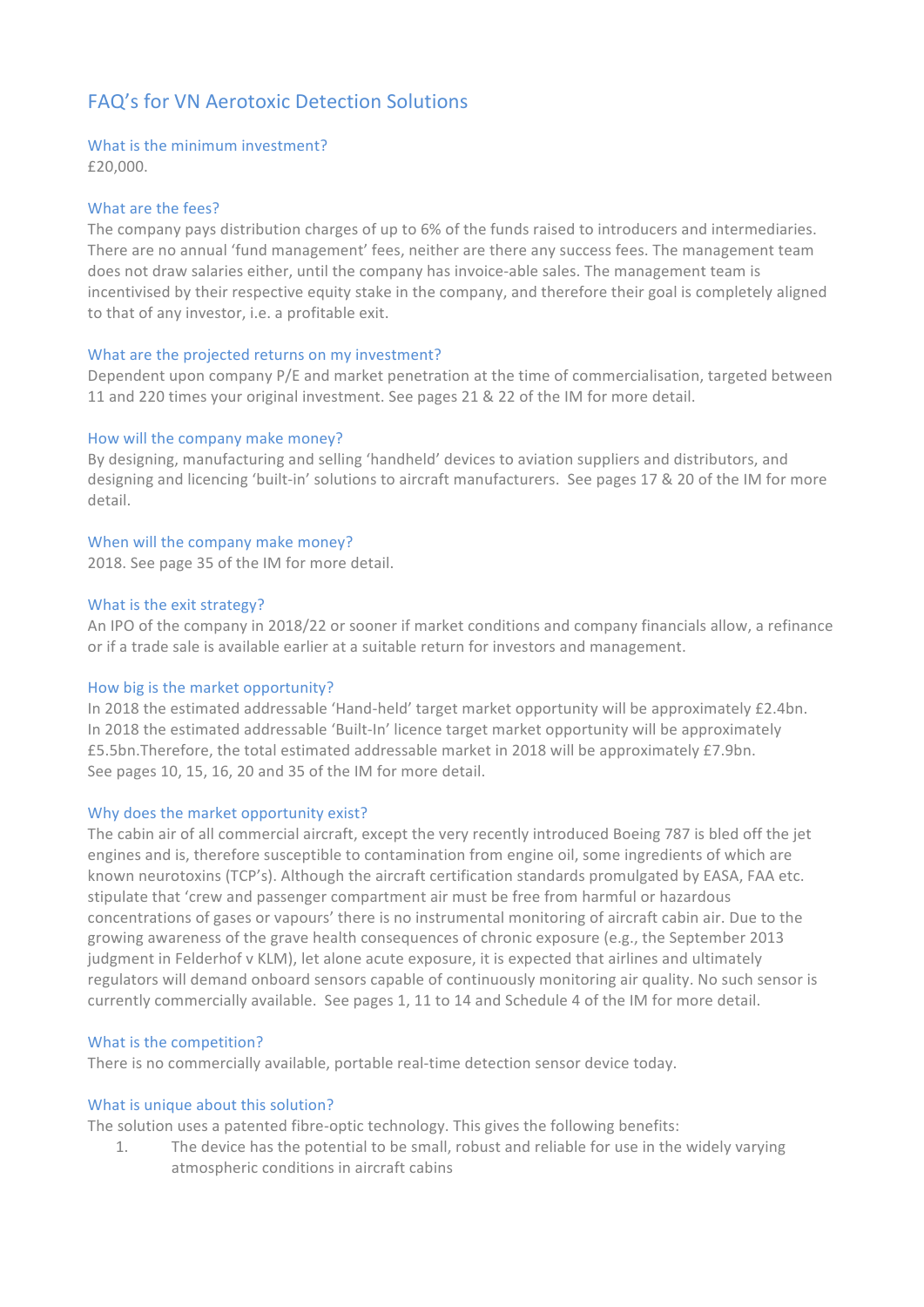- 2. Fibre-optic technology will deliver the most consistent measurements of the TCP's across the widely varying conditions of use in aircraft
- 3. The cost of manufacture will be low, and due to the high value of the device solution, the sales price and therefore the margins will be high
- 4. The device will be software driven, deriving additional profitable, predictable revenues from multi-year maintenance and support contracts.

See pages 17 & 36 of the IM for more detail.

#### How proven is the technology?

The initial detection laboratory research completed, patents have been granted, and subsequent applications are underway. See pages 1, 2 and 34 of the IM.

#### What are the main risks in this company and how will VN-ADS mitigate them?

1. Whilst it has access to a substantial amount of research and data which has been compiled regarding the Aerotoxic project and has a full IP exploitation licence for microfibre optical metering technology granted by the IP owner, the MOMT technology has been proven in the laboratory only, i.e. not in a 'real world' aircraft environment

#### Mitigation – By working sequentially, VNA provides continuous and further proofs, validation of the solution and its application before progressing to the next stage.

2. The design engineering being utilised to enable the MOMT to operate onboard aircraft will be modelled upon known and industry recognised technology, utilising 'industry standard' materials. However, it has not been used in conjunction with the aviation industry technology to date and could therefore fail upon airworthiness testing.

#### Mitigation – by working with aviation industry experts and contractors VN ADS will leverage their industry knowledge, know-how and experience to ensure that the solutions developed will be successful in airworthiness testing.

3. The market uptake for a MOMT type product is unproven. The projects success is driven in one part by the legislation that will follow any successful court claims currently being heard around the world, and public fear generated by the continuing onboard 'fume events' now being given the publicity they and the victims concerned deserve. This will eventually force manufacturers to quietly design and build an alternative aircraft fresh air intake system that circumvents the current ' bleed air' option and detection will be a vital part of that process. However, there is no guarantee that the MOMT will become the industry's 'preferred' detection solution.

Mitigation - VN ADS is targeting 2 markets for the solution: handheld sensors and built-in sensor systems. The first market for handheld sensors will be individuals and their personal use, e.g. Very, and Ultra High Net Worth Individuals using private aircraft. The second area in this first market will be for existing aircraft as a retro-fit built-in solution may well be prohibitively expensive for most aircraft. The second market will for new aircraft. See page 20 of the IM for more detail.

#### What if I have other questions about the opportunity, what should I do?

Either put your questions in an email, or request a call from one of the management team to discuss your requirements in more detail.